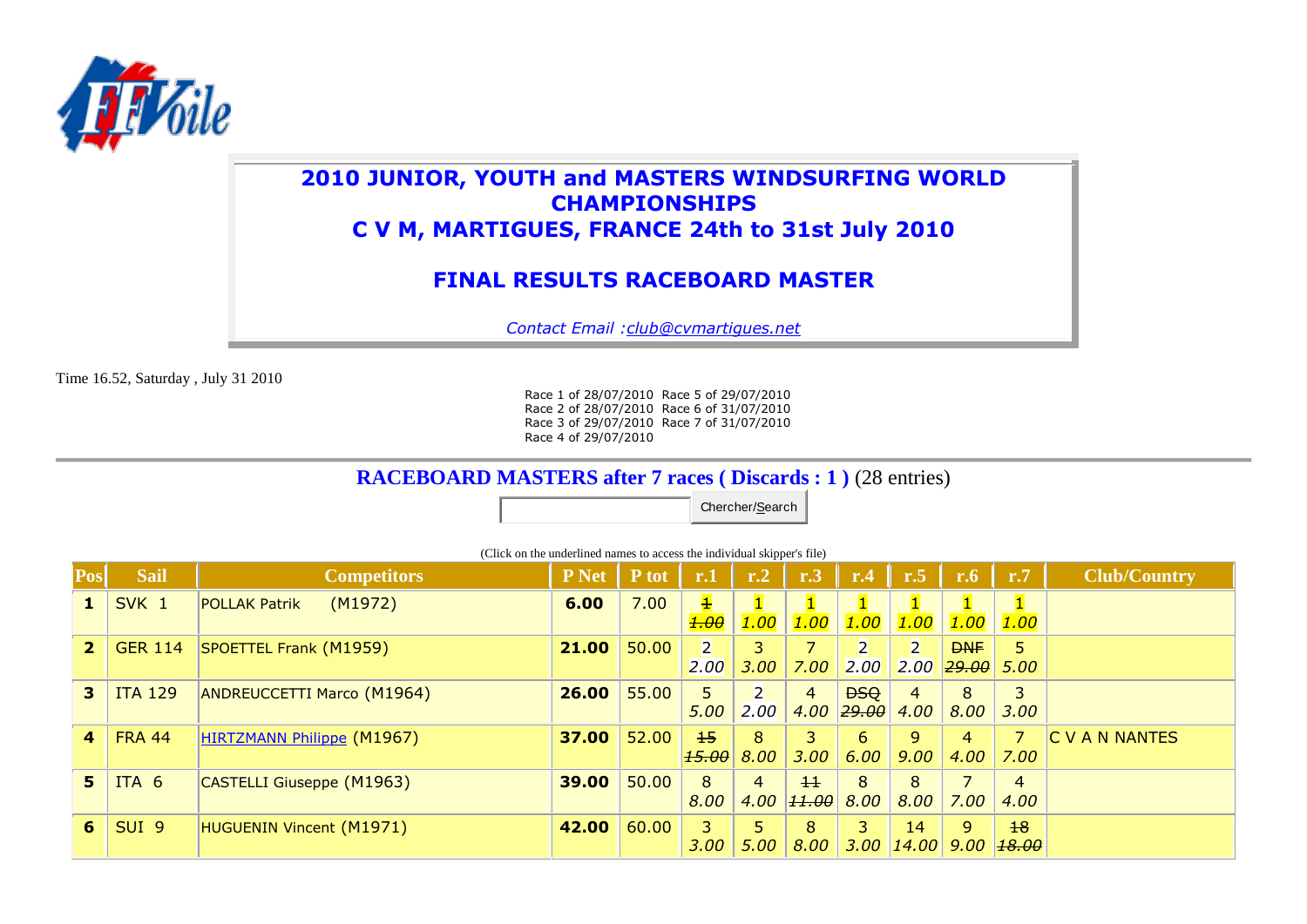| $\overline{\mathbf{z}}$ | GBR 0            | <b>GIBSON Christopher (M1957)</b>                           | 45.00            | 60.00  | 10             | 15                                                            | 5                      | 13                     | 5                                    | 10<br>$\left  10.00 \left  15.00 \right  5.00 \left  13.00 \right  5.00 \left  10.00 \right  \right $ | $\overline{2}$<br>2.00     |                        |
|-------------------------|------------------|-------------------------------------------------------------|------------------|--------|----------------|---------------------------------------------------------------|------------------------|------------------------|--------------------------------------|-------------------------------------------------------------------------------------------------------|----------------------------|------------------------|
| 8                       | <b>FRA 171</b>   | ASIA Jean (M1951)                                           | 51.00            | 66.00  | 7              | 10<br>$7.00$   10.00                                          | 6<br>6.00              | 9<br>9.00              | 6                                    | $15$<br>$6.00$ $\left  \frac{15.00}{13.00} \right $                                                   | 13                         | <b>YC POINTE ROUGE</b> |
| 9                       |                  | GBR 9601 WARREN Bob Sen (M1964)                             | 59.00            | 77.00  | 11<br>11.00    | $\overline{7}$                                                | 18                     | 12                     | 16<br>$7.00$ $18.00$ $12.00$ $16.00$ | $\overline{2}$                                                                                        | 11<br>$2.00$ $11.00$       |                        |
| <b>10</b>               | <b>ARG 355</b>   | CONSORTE Fernando (M1972)                                   | 66.00            | 82.00  | $\overline{4}$ | 11                                                            | 15                     | 11                     | 13                                   | $\overline{16}$<br>$4.00$  11.00 15.00 11.00 13.00 $\frac{46.00}{12.00}$                              | 12                         |                        |
| 11                      | <b>ESP 91</b>    | ROS PARDO Rafael (M1952)                                    | 66.00            | 85.00  | 9<br>9.00      | 6                                                             | 14<br>$6.00$   14.00   | 5 <sup>5</sup>         | 19                                   | 17<br>$5.00$ $\big  19.00 \big  17.00 \big  15.00$                                                    | 15                         |                        |
| 12 <sub>1</sub>         |                  | FRA 1881 BUREN Bernard (M1960)                              | 67.00            | 96.00  | BFD<br> 29.00  | $\overline{9}$<br>9.00                                        | $\overline{9}$<br>9.00 | $\overline{7}$<br>7.00 | $\overline{7}$<br>7.00               | 6                                                                                                     | <b>DNF</b><br>$6.00$ 29.00 | O G S Voile            |
| 13                      | CZE <sub>8</sub> | MIELEC Lubomir (M1950)                                      | 68.00            | 86.00  | 6              | 13                                                            | 12                     | 15                     | 18                                   | 13<br>$6.00$   13.00   12.00   15.00   <del>18.00</del>   13.00                                       | 9<br>9.00                  |                        |
| 14 <sup>1</sup>         |                  | <b>GBR 1111 LEONE Paul (M1964)</b>                          | 69.00            | 98.00  | <b>DNF</b>     | 18<br>$\frac{29.00}{18.00}$ 29.00 $\left  10.00 \right $ 3.00 | <b>DNF</b>             | 10                     | 3                                    | 3<br>3.00                                                                                             | 6<br>6.00                  |                        |
| <b>15</b>               | <b>GER 201</b>   | HOMRIGHAUSEN Heiner (M1950)                                 | 76.00            | 97.00  | 17             | 14<br>17.00 14.00 10.00 14.00 <del>21.00</del>                | 10                     | 14                     | 2 <sub>1</sub>                       | 5                                                                                                     | 16<br>$5.00$   16.00       |                        |
| 16                      | <b>GER 475</b>   | KOWOLLIK Christian (M1956)                                  | 81.00            | 102.00 | 2 <sup>1</sup> | 19                                                            | 13                     | 16                     | 12                                   | 11<br>$\frac{21.00}{19.00}$ 13.00 $\frac{16.00}{12.00}$ $\frac{11.00}{10.00}$                         | 10                         |                        |
| 17 <sub>2</sub>         | <b>ESP 95</b>    | MANCHON Paco (M1946)                                        | 92.00 $ 114.00 $ |        | 18             | 22                                                            | 19                     | 20                     | 15                                   | 12<br>18.00 22.00 19.00 20.00 15.00 12.00                                                             | 8<br>8.00                  |                        |
| <b>18</b>               | <b>CZE 31</b>    | KRAL Jiri (M1974)                                           | 95.00 117.00     |        | 12             | 17                                                            | 22                     | 18                     | 17                                   | 14<br>12.00 17.00 22.00 18.00 17.00 14.00 17.00                                                       | 17                         |                        |
| 19                      | <b>CZE 113</b>   | <b>KAMENSKY Pavel (M1974)</b>                               | 96.00 118.00     |        | 13             | 16                                                            | 21                     | 22                     | 11                                   | 21<br>$13.00\,16.00\,21.00\,22.00\,11.00\,21.00\,14.00$                                               | 14                         |                        |
| 20                      | <b>FRA 58</b>    | LOUP Franck (M1963)                                         | $98.00$  127.00  |        | <b>BFD</b>     | 24<br>$79.00$ 24.00                                           | $\overline{2}$<br>2.00 | 4                      | 10                                   | <b>DNF</b><br>4.00 10.00 29.00 29.00                                                                  | <b>DNF</b>                 | Y C MAUGUIO CARNON     |
| 21                      | <b>ARG 373</b>   | BARQUERO Juan (M1963)                                       | 102.00 124.00    |        | 14             | 12                                                            | 16                     | 19                     | 20                                   | 22<br>14.00 12.00 16.00 19.00 20.00 <del>22.00</del> 21.00                                            | 21                         |                        |
| 22                      | <b>ARG 345</b>   | ZERGA Guillermo (M1965)                                     | 113.00 136.00    |        | 16             | 21                                                            | 17                     | 17                     | 22                                   | <b>SCP</b><br>16.00 21.00 17.00 17.00 22.00 23.00 20.00                                               | 20                         |                        |
| 23                      | <b>FRA 341</b>   | <b>LEROY Jean Francois (M1956)</b>                          | $127.00$ 156.00  |        | 19             | 20                                                            | <b>DNF</b>             | 23                     | 23                                   | 19<br>19.00 20.00 <del>29.00</del> 23.00 23.00 19.00 23.00                                            | 23                         | NAUTICAT CATTENOM      |
| 24                      | <b>ESP 11</b>    | DOMINGUEZ GUTIERREZ Maria Antonia (F1957) 132.00 161.00 BFD |                  |        |                | 23                                                            | 20                     | 21                     | 24                                   | 25<br>29.00 23.00 20.00 21.00 24.00 25.00 19.00                                                       | 19                         |                        |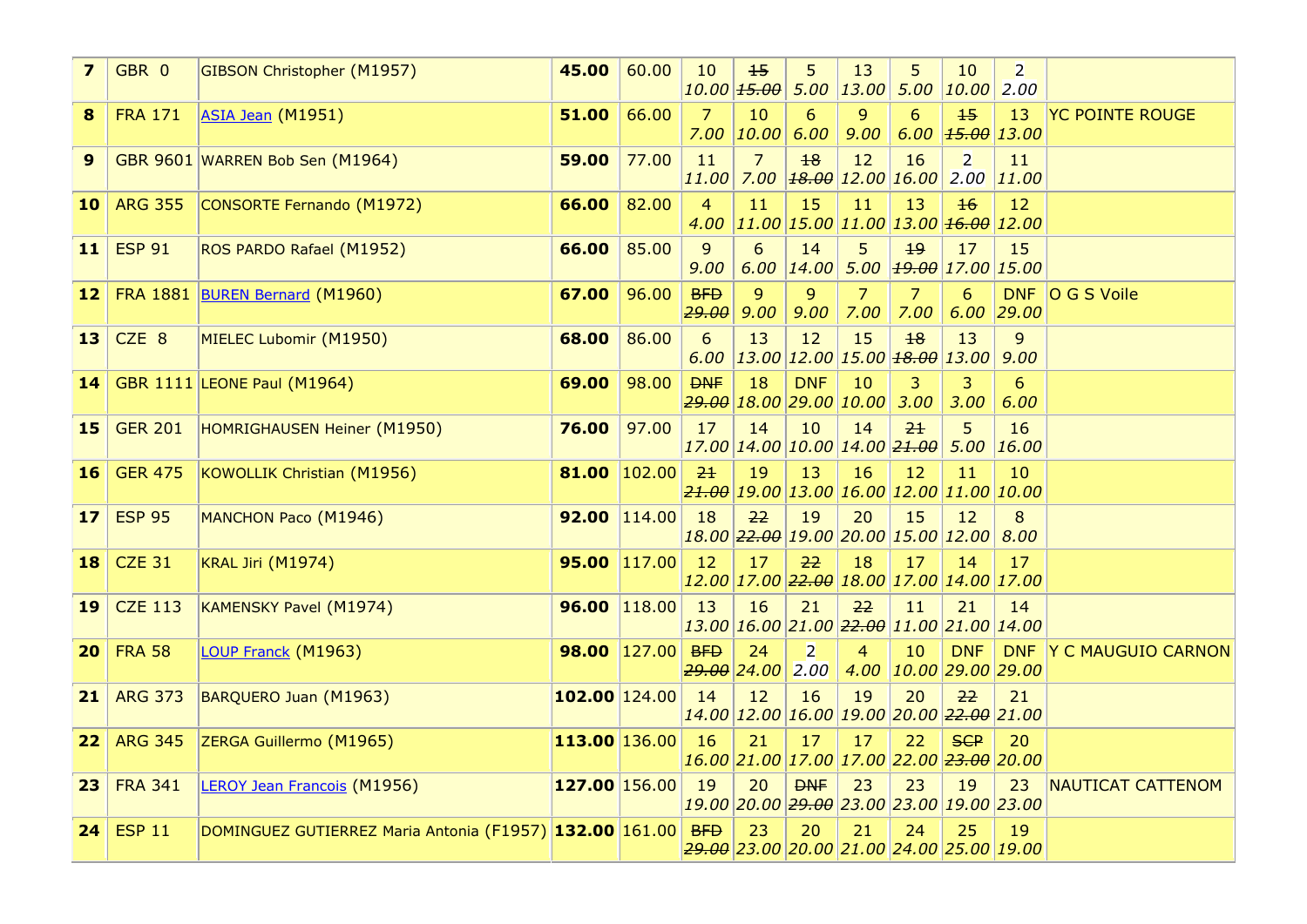| 25 |                   | ARG 315 ALMENARA Gustavo (M1966)             | $139.00$ $165.00$  | $\sqrt{22}$                                                                                                  | $\vert$ 26 $\vert$ | $\overline{23}$ | 24                                                   | <b>26</b> | - 20      | 24   |               |
|----|-------------------|----------------------------------------------|--------------------|--------------------------------------------------------------------------------------------------------------|--------------------|-----------------|------------------------------------------------------|-----------|-----------|------|---------------|
|    |                   |                                              |                    |                                                                                                              |                    |                 | 22.00 <del>26.00</del> 23.00 24.00 26.00 20.00 24.00 |           |           |      |               |
|    | $\vert$ 26 GER 60 | HAEUSSLER Heinz (M1940)                      | $144.00$ 173.00 23 |                                                                                                              | P <sub>NF</sub>    | 24              | 25                                                   | 27/       | <b>23</b> | 22   |               |
|    |                   |                                              |                    |                                                                                                              |                    |                 | 23.00 <del>29.00</del> 24.00 25.00 27.00 23.00 22.00 |           |           |      |               |
|    |                   | <b>27</b>   FRA 381   NAVARRO Pascal (M1965) | $145.00$ $174.00$  | $20 \mid 25$                                                                                                 |                    | PNF             | $26$ 25                                              |           | - 24      |      | 25 Y C TOULON |
|    |                   |                                              |                    | $20.00$ 25.00 $\overline{29.00}$ $\overline{26.00}$ $\overline{25.00}$ $\overline{24.00}$ $\overline{25.00}$ |                    |                 |                                                      |           |           |      |               |
|    | <b>28 GER 640</b> | BORGEL Ingard (F1964)                        | $158.00$ $187.00$  | 24                                                                                                           | 27                 | <b>DNF</b>      | -27                                                  | 28        | 26        | - 26 |               |
|    |                   |                                              |                    |                                                                                                              |                    |                 | 24.00 27.00 <del>29.00</del> 27.00 28.00 26.00 26.00 |           |           |      |               |

Penalties and redress : 15 (3 BFD; 10 DNF; 1 DSQ; 1 SCP; )

[Retour début de page]

**PEBEREL Nathalie**

**Président du Comité de Course**

**BASTARD Paul**

**Président du Jury**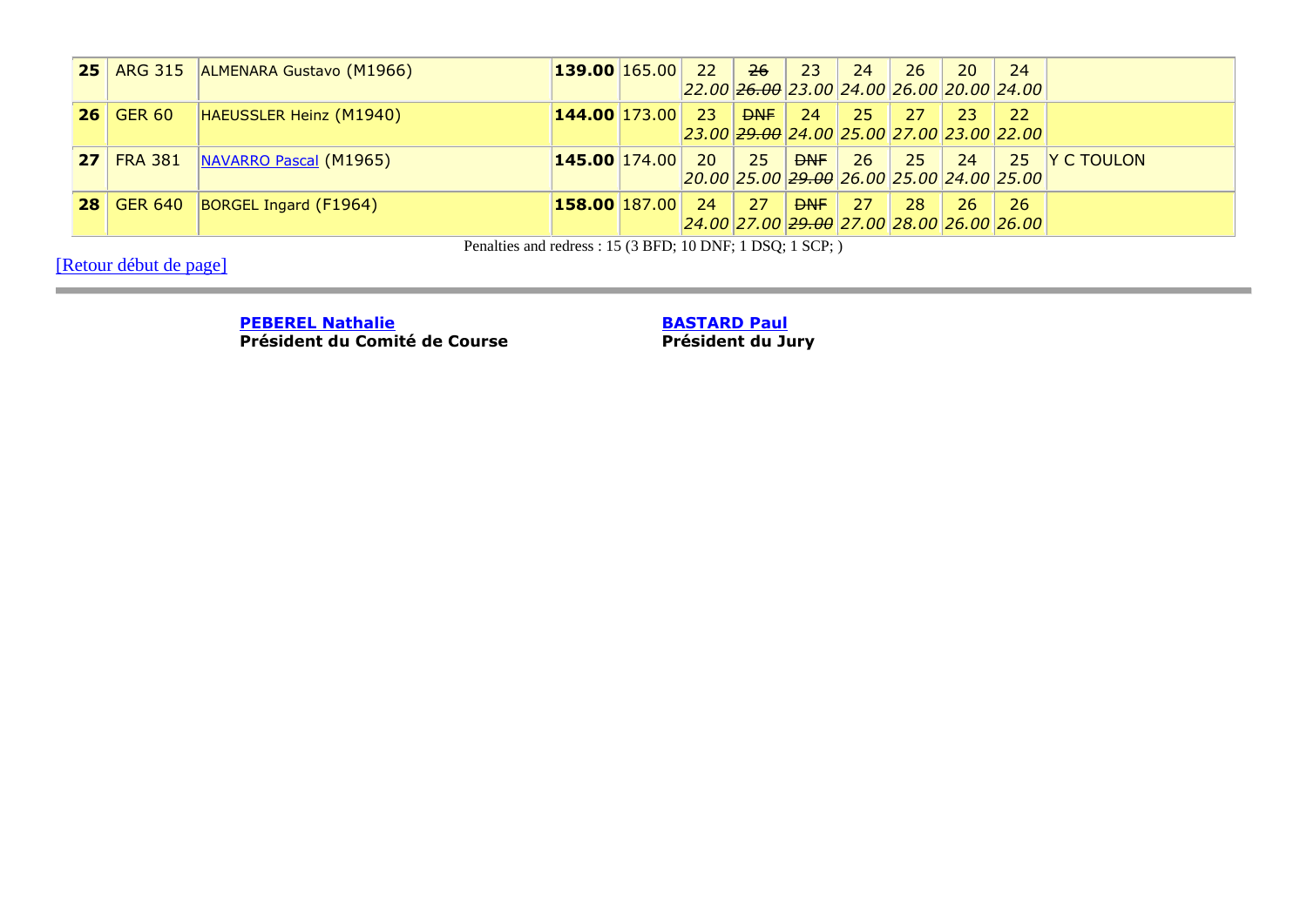

## **2010 JUNIOR, YOUTH and MASTERS WINDSURFING WORLD CHAMPIONSHIPS C V M, MARTIGUES, FRANCE 24th to 31st July 2010**

# **FINAL RESULTS RACEBOARD YOUTH**

*Contact Email :club@cvmartigues.net*

Time 16.52, Saturday , July 31 2010

Race 1 of 28/07/2010 Race 5 of 30/07/2010 Race 2 of 28/07/2010 Race 6 of 30/07/2010 Race 3 of 29/07/2010 Race 7 of 31/07/2010 Race 4 of 29/07/2010 Race 8 of 31/07/2010

### **RACEBOARD YOUTH after 8 races ( Discards : 1 )** (43 entries)

Chercher/Search

(Click on the underlined names to access the individual skipper's file)

| Pos            | <b>Sail</b>    | <b>Competitors</b>            | P Net | P tot | r.1          | r <sub>.2</sub> | r.3                 | r.4        | r.5  | $\mathbf{r.6}$  | r.7   | r.8            | <b>Club/Country</b>       |
|----------------|----------------|-------------------------------|-------|-------|--------------|-----------------|---------------------|------------|------|-----------------|-------|----------------|---------------------------|
| 1              | <b>FRA 155</b> | <b>GIARD Louis (M1993)</b>    | 21.00 | 29,00 | 3            | 4               | 2                   |            | 4    | 8               |       | 4              | <b>Y C CARNAC</b>         |
|                |                |                               |       |       | 3.00         | 4.00            | 2.00                | 1.00       | 4.00 | 8.00            | 3.00  | 4.00           |                           |
| $\overline{2}$ | <b>FRA 356</b> | <b>GOYARD Thomas (M1992)</b>  | 28.00 | 72.00 | $\mathbf{1}$ |                 |                     | <b>DNF</b> |      | $\mathbf{1}$    | 10    | 6              | A.CALEDONIENNE P.A.V      |
|                |                |                               |       |       | 1.00         | 2.00            | 1.00                | 44.00      | 7.00 | 1.00            | 10.00 | 6.00           |                           |
| 3              | <b>FRA 330</b> | PASQUETTE Jerome (M1992)      | 35.00 | 54.00 | 2            | 7               | 10                  | 5          |      |                 |       | 19             | <b>CROCODILES L ELORN</b> |
|                |                |                               |       |       | 2.00         | 7.00            | $\vert 10.00 \vert$ | 5.00       | 1.00 | 5.00            | 5.00  | 19.00          |                           |
| 4              | <b>FRA 34</b>  | ROZIER Paul (M1993)           | 43.00 | 53.00 | 4            |                 |                     | 8          | 9    | $\overline{10}$ | 9     | 5.             | <b>Y C MAUGUIO CARNON</b> |
|                |                |                               |       |       | 4.00         | 1.00            | 7.00                | 8.00       | 9.00 | 10.00           | 9.00  | 5.00           |                           |
| 5              | <b>FRA 63</b>  | <b>HABERT Florent (M1991)</b> | 43.00 | 62.00 | 8            | 5               | 3                   |            | 19   | 16              |       | $\overline{2}$ | ICVGV                     |
|                |                |                               |       |       | 8.00         | 5.00            | 3.00                | 7.00       |      | 19.00 16.00     | 2.00  | 2.00           |                           |
| 6              | <b>FRA 36</b>  | <b>BILLET Arnaud (M1992)</b>  | 59.00 | 76.00 | $+7$         | 3               | 13                  | 4          | 17   | 15              | 6     | $\mathbf{1}$   | <b>Y C MAUGUIO CARNON</b> |
|                |                |                               |       |       | 17.00        | 3.00            | 13.00               | 4.00       |      | 17.00 15.00     | 6.00  | 1.00           |                           |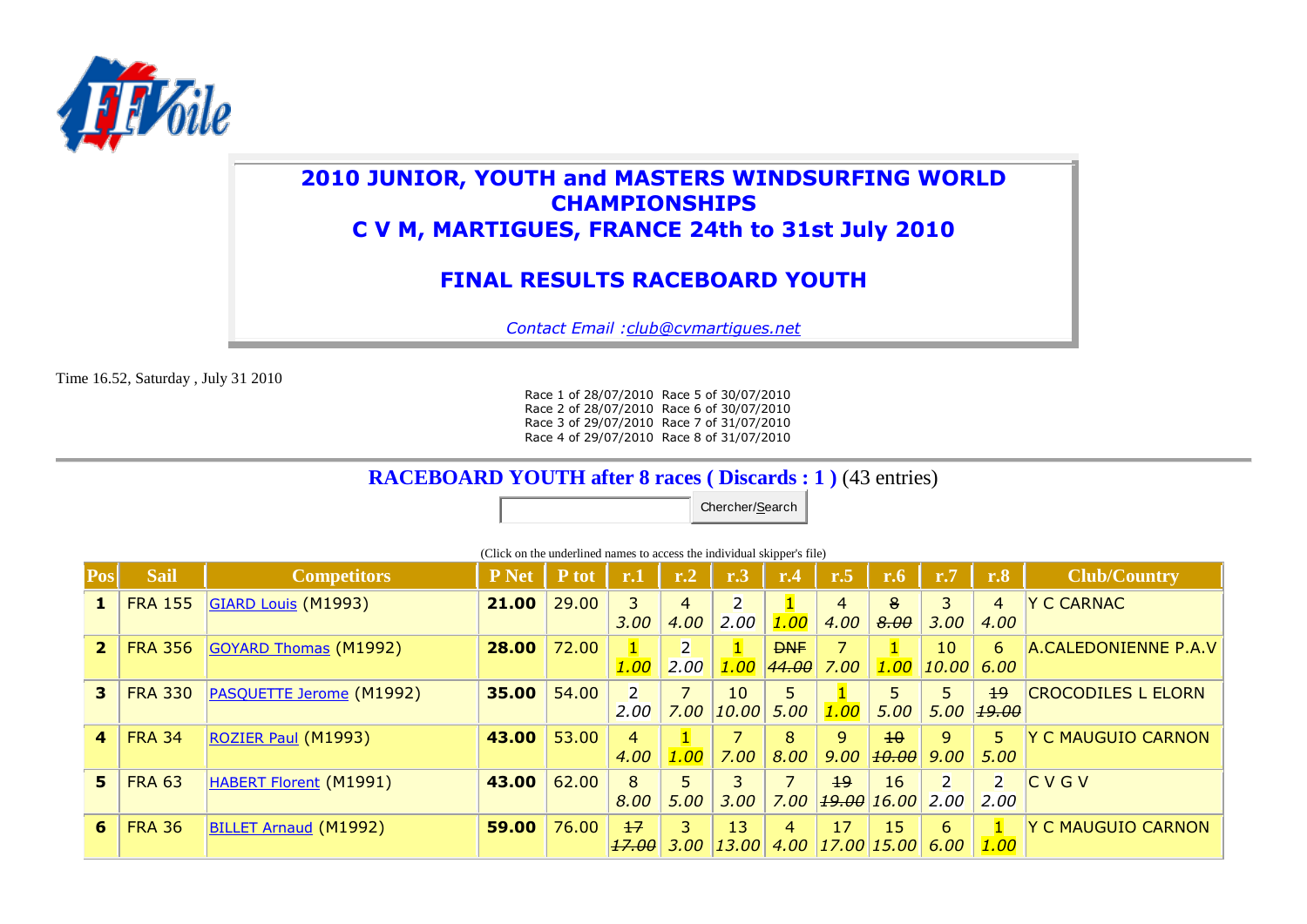| $\overline{z}$ | <b>FRA 201</b> | D'ERSU Victor (M1993)              | 67.00           | 91.00        | 10                     | 24<br>$10.00$ $24.00$ $22.00$                | 22             | $\overline{2}$     | 11<br>$2.00$ $11.00$ $14.00$                                                  | 14                            | $\mathbf{1}$<br>1.00   | $\overline{7}$<br>7.00       | <b>C N RENNES</b>         |
|----------------|----------------|------------------------------------|-----------------|--------------|------------------------|----------------------------------------------|----------------|--------------------|-------------------------------------------------------------------------------|-------------------------------|------------------------|------------------------------|---------------------------|
| 8              | <b>FRA 442</b> | HIRTZMANN Paul (M1992)             | 74.00           | 88.00        | 14                     | 12<br><b>14.00</b> 12.00 12.00               | 12             | 9<br>9.00          | 6                                                                             | 13<br>$6.00$   13.00          | 8<br>8.00              | 14<br>14.00                  | C V A N NANTES            |
| 9              | <b>FRA 57</b>  | <b>NOESMOEN Marc (M1991)</b>       | 75.00           | 119.00       | 6                      | 13<br>$6.00$   13.00   18.00                 | 18             | 6<br>6.00          | 14                                                                            | <b>OCS</b><br>$14.00$ $44.00$ | $\overline{7}$<br>7.00 | 11<br>11.00                  | <b>SNSABLAIS</b>          |
| 10             | <b>FRA 29</b>  | JAWORSKA Stanislas (M1992)         | 76.00           | 99.00        | 5                      | 17<br>$5.00$   17.00                         | 6<br>6.00      | 3                  | 20<br>$3.00$ 20.00 $23.00$ 15.00 10.00                                        | 23                            | 15                     | 10                           | <b>ARMENTIERES CLL</b>    |
| 11             | <b>FRA 230</b> | BIGOT Benoît (M1991)               | 82.00           | 114.00       | 21                     | 32<br>$ 21.00 $ $ 32.00 $                    | 9<br>9.00      | 17<br>$17.00$ 2.00 | $\overline{2}$                                                                | $\overline{4}$                | 11                     | 18<br>4.00 11.00 18.00       | <b>CROCODILES L ELORN</b> |
| 12             | <b>FRA 43</b>  | <b>VINCENT Matthieu (M1991)</b>    | 86.00           | 130.00       | 9<br>9.00              | 14<br>14.00                                  | 8<br>8.00      | 14<br>14.00   8.00 | 8                                                                             | 6                             | <b>BFD</b>             | 27<br>$6.00$ 44.00 27.00     | <b>ST GEORGES VOILES</b>  |
| 13             | <b>FRA 795</b> | LISIECKI Florian (M1992)           |                 | 89.00 114.00 | 15                     | 11<br>$15.00$ $11.00$                        | 5<br>5.00      | 13                 | 24<br>$13.00$ 24.00 $\overline{25.00}$ 13.00 8.00                             | 25                            | 13                     | 8                            | <b>CV AMAURY</b>          |
| 14             | <b>FRA 311</b> | <b>EMBROISE Pierre (M1992)</b>     | 90.00           | 115.00       | 16                     | 25                                           | 17             | 22                 | 12<br>16.00 25.00 17.00 22.00 12.00                                           | 3<br>3.00                     | 4<br>4.00              | 16<br>16.00                  | <b>C N ANGOULINS</b>      |
| 15             | <b>FRA 83</b>  | <b>GASPARIAN Alexandre (M1991)</b> | 94.00           | 118.00       | 24                     | 10                                           | 19             | 11                 | 10<br>$\left  \frac{24.00}{10.00} \right $ 19.00 $\left  11.00 \right $ 10.00 | $\overline{7}$                | 20                     | 17<br>$7.00$ 20.00 17.00     | <b>C N ANGOULINS</b>      |
| 16             | <b>FRA 896</b> | <b>FINCK Laurent (M1993)</b>       | 96.00           | 121.00       | $\overline{7}$<br>7.00 | $\overline{9}$                               | 15             | 10                 | 23<br>$9.00$ $15.00$ $10.00$ $23.00$ $18.00$ $14.00$ $25.00$                  | 18                            | 14                     | 25                           | <b>A S P T T NANTES</b>   |
| 17             | <b>FRA 22</b>  | <b>CAUSSE Yannick (M1991)</b>      | $100.00$ 144.00 |              | 25                     | 15                                           | 11             | 15                 | 13<br>25.00 15.00 11.00 15.00 13.00 12.00 4 <del>4.00</del>                   | 12                            | <b>BFD</b>             | 9<br>9.00                    | Y C MAUGUIO CARNON        |
| 18             | <b>FRA 212</b> | <b>CAUTY Emmanuel (M1993)</b>      | $104.00$ 148.00 |              | 12<br> 12.00           | 8<br>8.00                                    | 14             | 30                 | 16<br>$14.00$ 30.00 16.00 21.00 44.00                                         | 21                            | <b>BFD</b>             | 3<br>3.00                    | <b>CROCODILES L ELORN</b> |
| 19             | <b>FRA 84</b>  | <b>CONTAL Pierrick (M1992)</b>     | $107.00$ 138.00 |              | 11                     | 16<br>$11.00$ $16.00$ $31.00$ $23.00$ $5.00$ | 3 <sup>1</sup> | 23                 | 5                                                                             | 9                             | 17                     | 26<br>$9.00$ $17.00$ $26.00$ | C N COUARDAIS GOISIL      |
| 20             | <b>FRA 122</b> | ODOUX Pierre (M1991)               | $120.00$ 164.00 |              | 18<br>18.00            | 6<br>6.00                                    | 4<br>4.00      | 18                 | <b>DNF</b><br>$18.00$ $44.00$ $44.00$ $18.00$ $12.00$                         | <b>DNF</b>                    | 18                     | 12                           | <b>ARMENTIERES CLL</b>    |
| 21             | <b>FRA 121</b> | <b>HUBERT Adrian (M1994)</b>       | $126.00$ 155.00 |              | 23                     | 29                                           | 29             | 12                 | 15<br>23.00 <del>29.00</del> 29.00 12.00 15.00 11.00 12.00 24.00              | 11                            | 12                     | 24                           | <b>SNSABLAIS</b>          |
| 22             |                | FRA 1311 LONGY Benjamin (M1993)    | $129.00$ 173.00 |              | 20                     | 34<br>$20.00$ 34.00 24.00 33.00 3.00         | 24             | 33                 | $\overline{3}$                                                                | $\overline{2}$                | <b>BFD</b>             | 13<br>$2.00$ $44.00$ $13.00$ | CNBPP                     |
| 23             | <b>FRA 406</b> | <b>WILLE Maxime (M1994)</b>        | $146.00$ 178.00 |              | 19                     | 30                                           | 20             | 20                 | 22<br>19.00 30.00 20.00 20.00 22.00 20.00 <del>32.00</del> 15.00              | 20                            | 32                     | 15                           | <b>TIRE-VEILLE</b>        |
| 24             | <b>TUR 427</b> | EZER Korhan (M1993)                | 147.00 185.00   |              | 13                     | 19                                           | 27             | 26                 | 21<br>13.00 19.00 27.00 26.00 21.00 19.00 22.00 <del>38.00</del>              | 19                            | 22                     | 38                           |                           |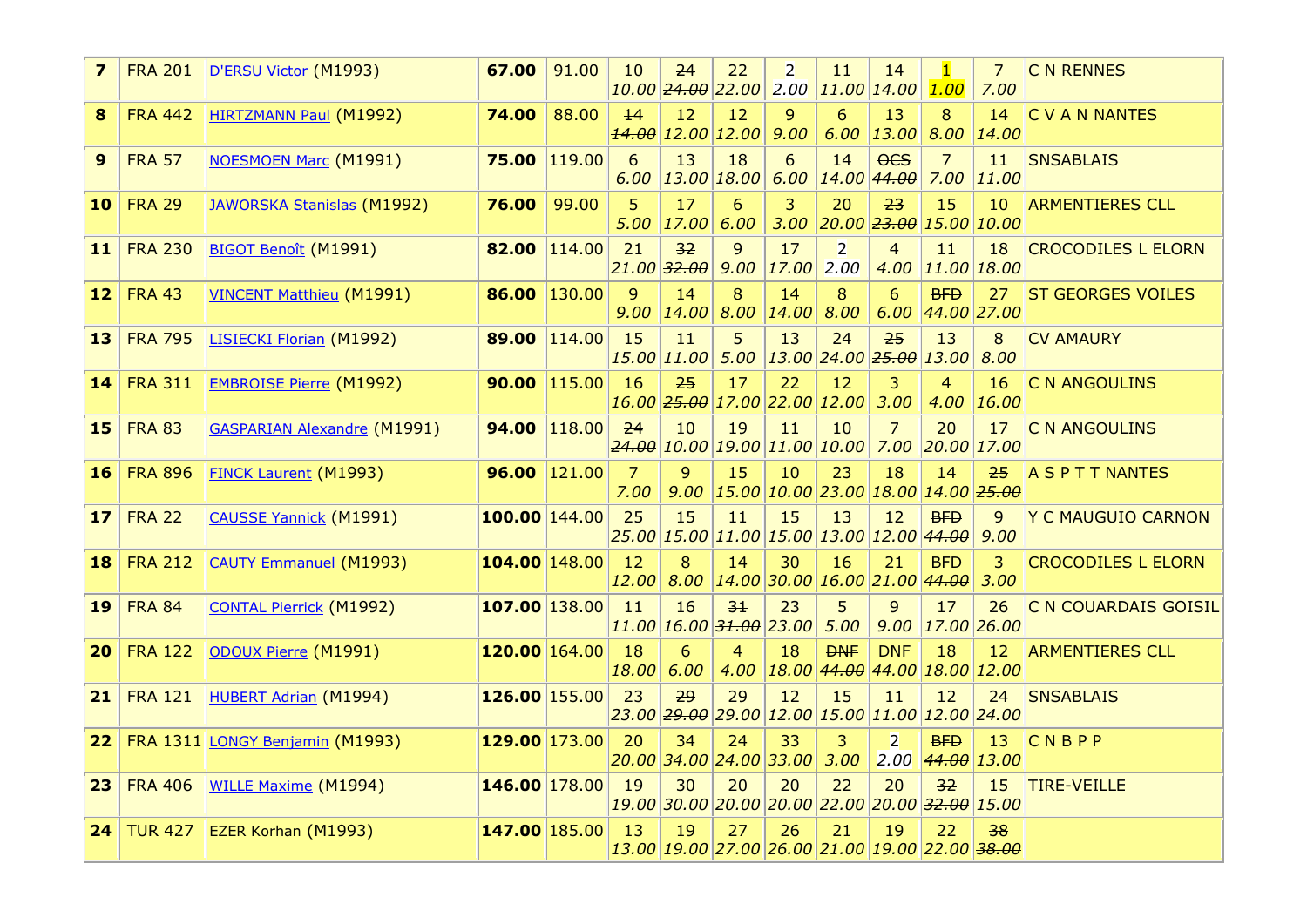| 25              |                | <b>GBR 957 MARRS Lee (M1993)</b>                         | $157.00$ 201.00                       | 30 | 18         | 23         | 16 | 26                                                            | 24         | <b>DNF</b> | 20<br>$30.00$ $18.00$ $23.00$ $16.00$ $26.00$ $24.00$ $44.00$ $20.00$ |                       |
|-----------------|----------------|----------------------------------------------------------|---------------------------------------|----|------------|------------|----|---------------------------------------------------------------|------------|------------|-----------------------------------------------------------------------|-----------------------|
| 26              | <b>FRA 33</b>  | PANSERA Marie (F1992)                                    | $172.00$ 206.00                       | 26 | 21         | 16         | 25 | 33                                                            | 30         | 21         | 34<br>26.00 21.00 16.00 25.00 33.00 30.00 21.00 34.00                 | C N COUARDAIS GOISIL  |
| 27 <sub>1</sub> |                | FRA 5611 ESTEBE BRUNAULT Morgan (M1995) 172.00 216.00 31 |                                       |    | 23         | 26         | 21 | 34                                                            | <b>DNF</b> | 16         | 21<br>$31.00$ 23.00 26.00 21.00 34.00 44.00 16.00 21.00               | C V L ABER WRAC'H     |
| 28              | <b>BEL 21</b>  | DE BRUYN Kjell (M1993)                                   | $\vert$ 175.00 $\vert$ 219.00 $\vert$ | 27 | 35         | 21         | 27 | 18                                                            | 17         | <b>DNF</b> | 30<br>27.00 35.00 21.00 27.00 18.00 17.00 4 <del>4.00</del> 30.00     |                       |
| 29              | <b>FRA 52</b>  | <b>BOISNOIR Laurent (M1993)</b>                          | $177.00$ 221.00                       | 22 | 28         | 33         | 19 | <b>DNF</b><br>22.00 28.00 33.00 19.00 44.00 28.00 25.00 22.00 | 28         | 25         | 22                                                                    | C N LE NEPTUNE        |
| 30              | <b>FRA 733</b> | DUCROS Hugo (M1993)                                      | 204.00 248.00                         | 28 | 38         | 30         | 28 | 25                                                            | 22         | <b>BFD</b> | 33<br>$28.00$ 38.00 30.00 28.00 25.00 22.00 44.00 33.00               | C V PYLA S/M          |
|                 | $31$ ITA 21    | PICONE Enrico (M1993)                                    | 207.00 244.00                         | 35 | 22         | 25         | 37 | 27                                                            | 31         | 30         | 37<br>35.00 22.00 25.00 <del>37.00</del> 27.00 31.00 30.00 37.00      |                       |
|                 | $32$ ITA 35    | FOGLI Catherine (F1994)                                  | 210.00 247.00                         | 37 | 27         | 34         | 32 | 30                                                            | 33         | 19         | 35<br>$\frac{1}{37.00}$ 27.00 34.00 32.00 30.00 33.00 19.00 35.00     |                       |
| 33              | <b>FRA 385</b> | <b>BRAULT Martin (M1993)</b>                             | $216.00$ 260.00                       | 33 | 31         | 40         | 29 | 29<br>33.00 31.00 40.00 29.00 29.00 26.00 44.00 28.00         | 26         | <b>DNF</b> | 28                                                                    | Y C CARNAC            |
|                 |                | 34 FRA 4001 POTIRON Alexandre (M1994)                    | 217.00 261.00                         | 29 | 39         | 32         | 31 | 31                                                            | $0$        | 23         | 32<br>29.00 39.00 32.00 31.00 31.00 4 <del>4.00</del> 23.00 32.00     | <b>C N SCHOELCHER</b> |
|                 | $35$ FRA 214   | CAUBERT Elodie (F1991)                                   | $218.00$ 256.00                       | 38 | 26         | 37         | 35 | 35                                                            | 32         | 24         | 29<br><del>38.00</del> 26.00 37.00 35.00 35.00 32.00 24.00 29.00      | N C MIRAMAS           |
| 36              | <b>FRA 56</b>  | SALVETAT Julie (F1992)                                   | 219.00 263.00                         | 32 | 20         | 28         | 39 | <b>DNF</b><br>32.00 20.00 28.00 39.00 44.00 44.00 33.00 23.00 | <b>DNF</b> | 33         | 23                                                                    | C N LE NEPTUNE        |
| 37              |                | TUR 300 HANLI Kutlay (M1993)                             | 227.00 268.00                         | 39 | 33         | 36         | 36 | 28                                                            | 27         | 28         | $4+$<br>$39.00$ 33.00 36.00 36.00 28.00 27.00 28.00 41.00             |                       |
| 38.             |                | TUR 160 SACKAN Isa Pamir (M1992)                         | 236.00 280.00                         | 34 | 37         | 35         | 24 | <b>OCS</b>                                                    | <b>DNF</b> | 31         | 31<br>34.00 37.00 35.00 24.00 44.00 44.00 31.00 31.00                 |                       |
| 39              | <b>BEL 135</b> | COUCKE Bjorn (M1993)                                     | 242.00 284.00                         | 36 | 40         | 38         | 38 | 32                                                            | 29         | 29         | 42<br>36.00 40.00 38.00 38.00 32.00 29.00 29.00 4 <del>2.00</del>     |                       |
| 40              |                | GBR 638 BENNETT Chloe (F1993)                            | 260.00 304.00                         | 40 | 36         | 41         | 34 | <b>DNF</b>                                                    | <b>DNF</b> | 26         | 39<br>40.00 36.00 41.00 34.00 44.00 44.00 26.00 39.00                 |                       |
|                 |                | 41 FRA 814 MICHEL Alice (F1993)                          | $ 275.00 319.00 $ DNF                 |    | <b>DNF</b> | 39         | 41 | <b>RAF</b>                                                    | <b>DNF</b> | 27         | 36<br>44.00 44.00 39.00 41.00 44.00 44.00 27.00 36.00                 | N C MIRAMAS           |
| 42              | <b>TUR 69</b>  | KARABUDA ZEYNEP (F1993)                                  | $ 287.00 331.00 $ DNF                 |    | 41         | <b>DNF</b> | 40 | <b>DNF</b>                                                    | <b>DNF</b> | 34         | 40<br>44.00 41.00 44.00 40.00 44.00 44.00 34.00 40.00                 |                       |